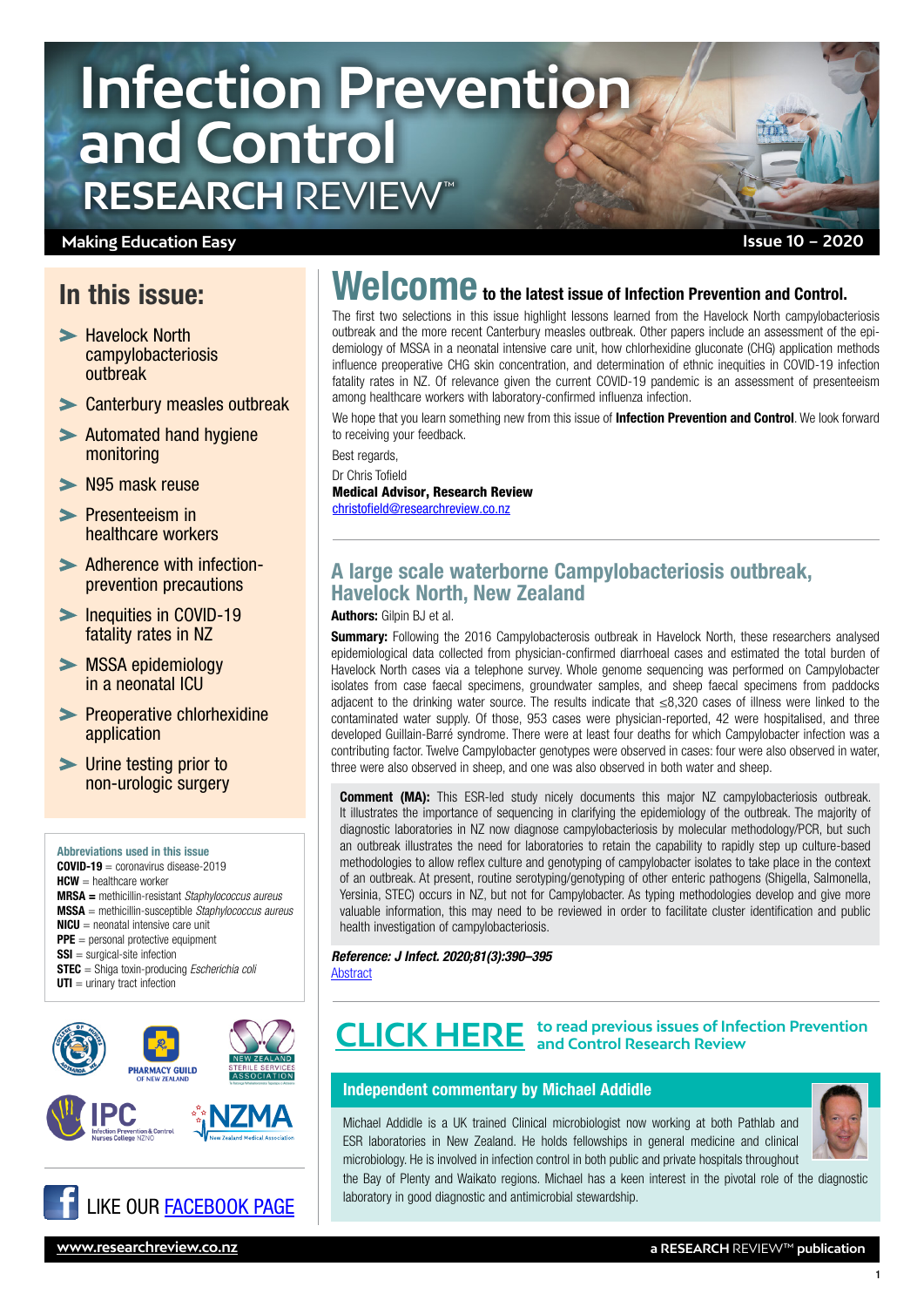## <span id="page-1-0"></span>Lessons from a system-wide response to a measles outbreak, Canterbury, February–April 2019

### Authors: Williams D et al.

**Summary:** To help inform measles control in NZ and elsewhere, this paper describes a contained measles outbreak in Canterbury in early 2019 and reflects on lessons learnt from a system-wide response. A total of 38 local cases were identified as well as an unidentified index case. The outbreak strain was linked to a large outbreak in the Philippines. The healthcare system response included active case and contact follow-up by public health and hospital personnel, and a prioritised vaccination campaign in primary care. Important features of a measles outbreak response in terms of an elimination strategy include cross-system liaison, co-ordination of communications, prioritisation of use of available resources, and support for households that were requested to isolate and/or quarantine.

**Comment (MA):** As with the Havelock North campylobacteriosis outbreak, this paper again demonstrates the role of sequence-based genotyping in clarifying the outbreak epidemiology. The key thing I noted from reading this paper was the significant number of HCWs that were infected during this outbreak. This highlights to me the significant overlap between infection prevention/control and occupational health, and the importance of ensuring measles immunity in healthcare employees, particularly those in patient-facing roles. The other thing to note is the number of people who were infected despite having had one dose of MMR vaccine. The majority of adults born in NZ between 1969 and 2005 will only have had one dose of measles vaccine. I suspect that the National Immunisation Register will have increasing importance in ascertaining patient vaccination status and in the management of such outbreaks in the future.

*Reference: N Z Med J 2020;133(1522):71–83* [Abstract](https://www.nzma.org.nz/journal-articles/lessons-from-a-system-wide-response-to-a-measles-outbreak-canterbury-february-april-2019)

## Impact of an automated hand hygiene monitoring system combined with a performance improvement intervention on hospital-acquired infections

Authors: Knepper BC et al.

**Summary:** Conducted in a 555-bed urban trauma centre, this investigation determined the effect of improvements in electronically-measured hand hygiene adherence on the incidence of hospital-acquired infections. An electronic hand hygiene system was installed in four locations and performance improvement strategies implemented including education, troubleshooting, data dissemination, and feedback. Rates of hospital-acquired infections were evaluated in the intervention units and in control units selected for comparison. Measured electronically, hand hygiene rates improved significantly from 47% at baseline to 77% after intervention. Adherence rates >70% were maintained 18 months after the intervention. There was a significant effect of hand hygiene on *Clostridioides difficile* infection rates in the first 9 months of the intervention.

**Comment (MA):** Hand hygiene monitoring by (manual) direct observation remains the gold standard. However, it is also labour intensive, tedious, intermittent, and vulnerable to the Hawthorne Effect. I think NZ needs to embrace and trial these automated hand hygiene monitoring systems (AHHMS). One feels that the manual-based hand hygiene monitoring system currently in place is not the future of hand hygiene monitoring. This paper on AHHMS suggests that the system decreased *C. difficile* rates in their institution. I found this conclusion a bit speculative given the data presented. The paper alludes to 85% of hand hygiene opportunities being captured but does not give any detail on how this figure was derived. This is important as the accuracy of AHHMS is one of its main criticisms. Finally, the paper could also have benefited from a cost analysis of the AHHMS compared with manual methodology. Money talks in the implementation of any new technology . . .

*Reference: Infect Control Hosp Epidemiol. 2020;41(8):931–937* [Abstract](https://www.cambridge.org/core/journals/infection-control-and-hospital-epidemiology/article/impact-of-an-automated-hand-hygiene-monitoring-system-combined-with-a-performance-improvement-intervention-on-hospitalacquired-infections/B0F461E64B2FF8A5A1B43B03678DDC8C)

**Taking action on Sepsis**

With partners across New Zealand, the Sepsis Trust has been working hard to create a National Sepsis Action Plan, for our health sector, our institutions, and our communities.

The plan aims to reduce preventable deaths as a result of sepsis – a disease that affects up to **1:100** Kiwis annually, and globally kills one person every **4 seconds**.

The plan proposes the establishment of a National Sepsis Network (NSN) which will provide national leadership and create a shared sense of purpose and greater awareness of sepsis.

### **We want your feedback**

The plan is open for consultation until March 2021 and will be presented in full at the National Sepsis Conference in November.

To read the National Sepsis Action Plan and contribute your ideas and feedback visit **www.sepsis.org.nz/action/** 

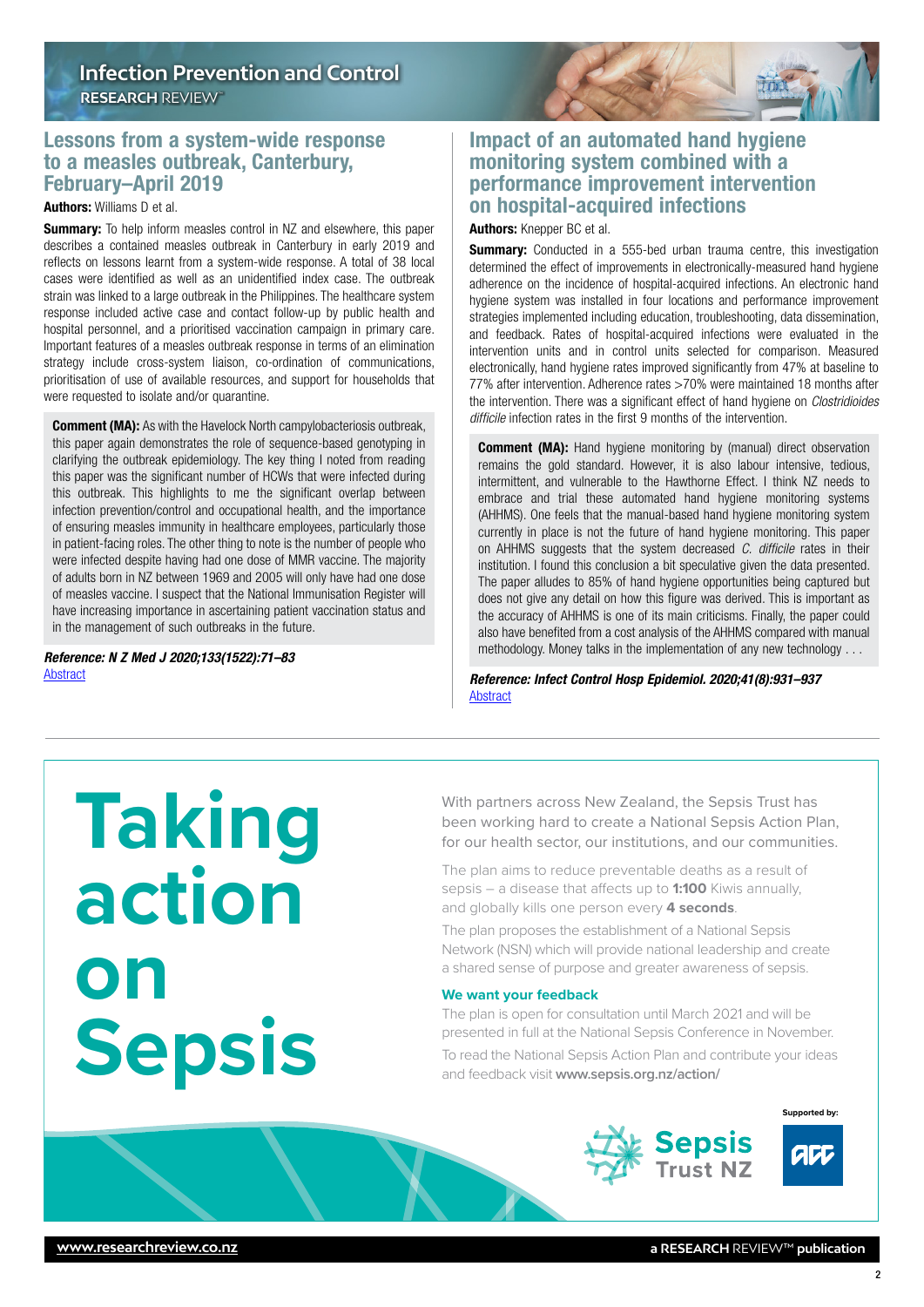## <span id="page-2-0"></span>N95 mask reuse in a major urban hospital: COVID-19 response process and procedure

#### Authors: Czubryt MP et al.

**Summary:** This study investigated potential reuse of N95 respirator masks (NRMs) worn daily in a major urban hospital. Reusability was assessed after collection of NRMs after 2–8 hours use, sterilization by autoclaving, and PortaCount fit testing. In addition, a workflow plan was prepared for recycling hundreds of masks daily. Used NRMs passed fit testing after autoclaving once, with 86% passing a second reuse-autoclave cycle. Used masks pre-warmed before autoclaving also passed fit testing. To recycle 200–1000 NRMs daily, processes were developed for collection, sterilisation, and re-distribution to reduce particle aerosolisation risk during NRM handling; to reject NRMs with obvious wear; and to encourage acceptance by staff. NRM recovery rates were 49–80% across 12 collection cycles.

**Comment (MA):** The demand for NRMs during the COVID pandemic has prompted studies into the efficacy of recycling them. This paper is good because it studies masks that have actually been worn, therefore more accurately reflecting a "real world" situation. The study suggests that masks can only reliably withstand one sterilisation cycle, compared with other studies on unused masks which suggest they can withstand several cycles. I suspect in the "even more real world" this safe cycle number may primarily depend on the quality of the mask, and probably requires a degree of local validation. The paper also alludes to the potential reticence of HCWs to use recycled masks, particularly ones that were not originally their own and have been derived from a communal pool.

*Reference: J Hosp Infect. 2020;106(2):277–282* [Abstract](https://www.journalofhospitalinfection.com/article/S0195-6701(20)30366-2/fulltext)



## Presenteeism among health care workers with laboratoryconfirmed influenza infection: a retrospective cohort study in Queensland, Australia

### Authors: Imai C et al.

**Summary:** Data on laboratory-confirmed influenza cases and history of sick leave among HCWs were collected to determine the incidence of presenteeism and identify contributory factors. Overall sick leave incidence was 85.9% in the laboratory-confirmed periods. This translated to 14.1% of HCWs working while unwell with influenza. Approximately 25% of medical doctors attended work during the period. Shorter durations of leave were observed among medical doctors and full-time employees versus other HCWs and part-time employees.

**Comment (MA):** This is an interesting Australian study on "ill presenteeism", fancy words for working whilst sick. It benefits from the fact that it uses cold hard data in the form of payroll records and laboratoryconfirmed influenza results. The number of HCWs who continued working despite having laboratoryconfirmed influenza was somewhat disturbing and, perhaps not surprisingly, doctors were the worst offenders! I think the COVID-19 pandemic has reinforced to all of us the importance of not working whilst we are sick. Nevertheless, infection prevention and control specialists have an important role in changing the culture around "ill presenteeism" in their colleagues, leading by example and using objective data wherever possible.

#### *Reference: Am J Infect Control. 2020;48(4):355–360* [Abstract](https://www.ajicjournal.org/article/S0196-6553(19)30741-2/fulltext)

## **The ABCWY of Meningococcal Vaccines**

This Research Review E-Learning Module is intended for New Zealand GPs and covers topics including the epidemiology and pathophysiology of invasive meningococcal disease, and the types, indications and funding of meningococcal vaccines. It is based on a presentation by Associate Professor Helen Petousis-Harris, given as part of a multidisciplinary webinar sponsored by GSK and endorsed for CPD by the RNZCGP.

### **After completing this module you should have an improved understanding of:**

- The epidemiology of invasive meningococcal disease
- Pathophysiology and course of disease
- Complications of invasive meningococcal disease
- Types, indications and funding of meningococcal vaccination



New Zealand Research Review subscribers can claim CPD/CME points for time spent reading our reviews from a wide range of local medical and nursing colleges. Find out more on our **[CPD page.](http://www.researchreview.co.nz/cpd?site=nz)** 

RACP MyCPD Program participants can claim one credit per hour (maximum of 60 credits per year) for reading and evaluating Research Reviews. FOR MORE INFORMATION [CLICK HERE](https://www.racp.edu.au/fellows/continuing-professional-development)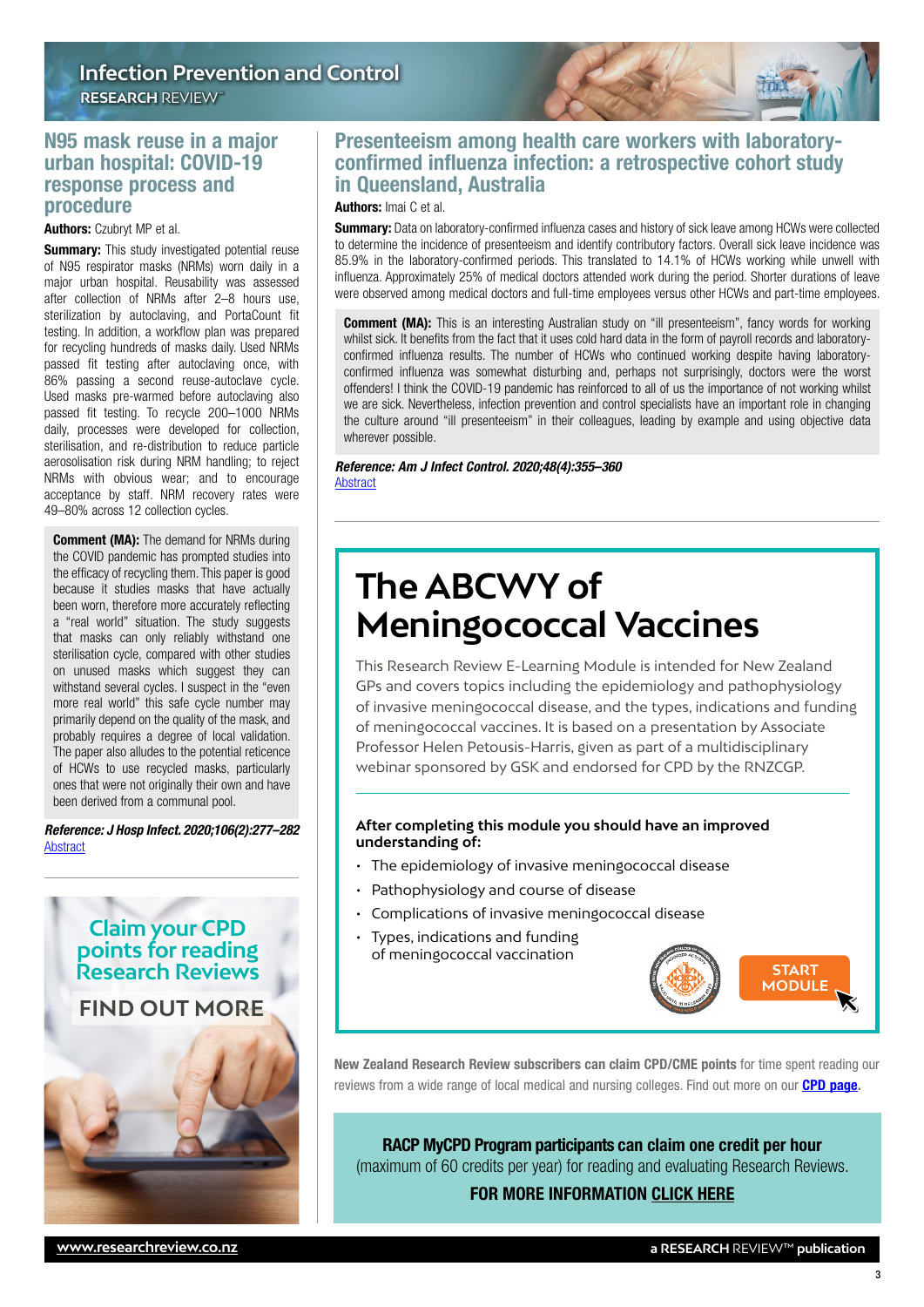## <span id="page-3-0"></span>Effectiveness of implementing link nurses and audits and feedback to improve nurses' compliance with standard precautions: a cluster randomized controlled trial

Authors: Donati D et al.

**Summary:** This cluster randomised controlled trial with a pre-test-post-test design was conducted with clinical nurses who worked in different wards of a university hospital to assess adherence with standard precautions to prevent healthcare-associated infection. The intervention group (n=61) had three infection control link nurses nominated and then attended systematic audits and feedback. The control group (n=60) received only the standard multimodal approach used in the hospital. At the post-test, nurses in the intervention group reported significantly increased adherence with hand hygiene. In contrast, no significant improvement was found in the control group. Nurses in both groups reported significantly increased scores on the Compliance with Standard Precaution Scale Italian version; however, a higher increase and practical significance was observed in the intervention group. Among participants who improved their scores, there was a significantly greater increase of individual scores in intervention group versus the control group.

**Comment (NG):** Infection control link nurses (ICLNs) have been recognised as a key element of an infection prevention and control (IPC) programme, just as auditing and feedback are key to increasing adherence with IPC practices. This study combined the two components to show that the standard multimodal approach used in hospitals may not be enough to obtain and maintain high adherence with hand hygiene and standard precautions. Auditing and feedback to department nurses kept the discussion and focus on hand hygiene and standard precautions throughout the year rather than just during an educational test completed once every year or two. The ICLN's role along with auditing and feedback assists with alignment of IPC theory and practice. Ward manager support and engagement with the ICLN's role and auditing duties are critical to the success of an IPC programme. If management does not prioritise and support a specific process or practice, why should the frontline staff view it as important? While this study focused on nurses, this model would be applicable to all HCW disciplines. Unfortunately, there were no outcome data (healthcare-associated infections) linked to this study, but it does reinforce the important role of an ICLN as a liaison between their ward and the IPC department.

Activities related to the COVID-19 pandemic have highlighted the importance of standard precautions and identified gaps in some frontline staff knowledge and practice of them. While COVID-19 has been a driver for increased knowledge and adherence with these basic IPC practices, the opportunity for improved adherence will result in prevention of many healthcare-associated infections.

*Reference: Am J Infect Control. 2020;48(10):1204–1210* [Abstract](https://www.ajicjournal.org/article/S0196-6553(20)30068-7/fulltext)

### Independent commentary by Nikki Grae

Nikki Grae has been the senior advisor for the infection prevention and control programme at the Health Quality & Safety Commission since 2016. She has 12 years of infection



prevention, quality, and patient safety experience in the healthcare sector. Prior to working at the Commission, she managed and led the infection prevention and patient safety programmes for a health system in the U.S. Nikki has also worked as a research scientist in cancer biology and microbiology. She has a Master of Science degree in microbiology. Nikki relocated to New Zealand to enjoy the friendly people and spectacular scenery while continuing her career in infection prevention and control.



## Estimated inequities in COVID-19 infection fatality rates by ethnicity for Aotearoa New Zealand

### Authors: Steyn N et al.

**Summary:** To estimate inequities in infection fatality rates (IFR) in NZ by ethnicity, these researchers combined existing demographic and health data for ethnic groups in NZ with international data on COVID-19 IFR for different age groups. The data suggest that the IFR for Māori is 50% higher than that for non-Māori. Depending on the relative contributions of age and underlying health conditions to mortality risk, the IFR for Māori could be even higher.

**Comment (NG):** Reducing inequities in the NZ healthcare system continues to be a priority. Data on COVID-19 incidence and outcomes in the context of ethnic minority or Indigenous populations that experience inequities in health and healthcare is currently limited. Although the COVID-19 pandemic has not impacted NZ as much as other countries, there is still risk of a widespread community resurgence so understanding the inequities in the NZ population is crucial to effective planning and preparedness. This study has estimated the impact of inequities on the COVID-19 IFR for Māori and Pacific people. Combining demographic and health data for Māori, Pacific, and NZ European/ other groups with international COVID-19 IFR data for different age groups, the authors were able to estimate the IFR for Māori is at least 50% higher than that of non-Māori.

While this modelling study has incorporated only some factors of disease transmission, it begins to highlight the need to perform further modelling to inform NZ's response to COVID-19. Utilising both IFR and incidence data will inform effective strategies that recognise the diversity of higher-risk groups in NZ.

*Reference: N Z Med J. 2020;133(1521):28–39* **[Abstract](https://www.nzma.org.nz/journal-articles/estimated-inequities-in-covid-19-infection-fatality-rates-by-ethnicity-for-aotearoa-new-zealand)** 



This Research Review has been endorsed by The Royal New Zealand College of General Practitioners (RNZCGP) and has been approved for up to 1 CME credit for the General Practice Educational Programme (GPEP) and Continuing Professional Development (CPD) purposes. You can record your CME credits in your **[RNZCGP Dashboard](https://www.rnzcgp.org.nz/RNZCGP/Contact_Management/Sign_In.aspx)** 

Time spent reading this publication has been approved for CNE by The College of Nurses Aotearoa (NZ) for RNs and NPs. For more information on how to claim CNE hours please **[CLICK HERE](http://www.nurse.org.nz/continuing-nursing-education-cne-template.html)**.

## **Get your own copy of INFECTION PREVENTION AND CONTROL RESEARCH REVIEW**

**Become one of Research Review's 32,000 NZ members**

### *SIMPLY CLICK*

**[I am a Health Professional](mailto:admin%40researchreview.co.nz?subject=I%20would%20like%20to%20subscribe%20to%20Infection%20Prevention%20and%20Control%20Research%20Review)** 

**to send us an e-mail and we'll do the rest**

4